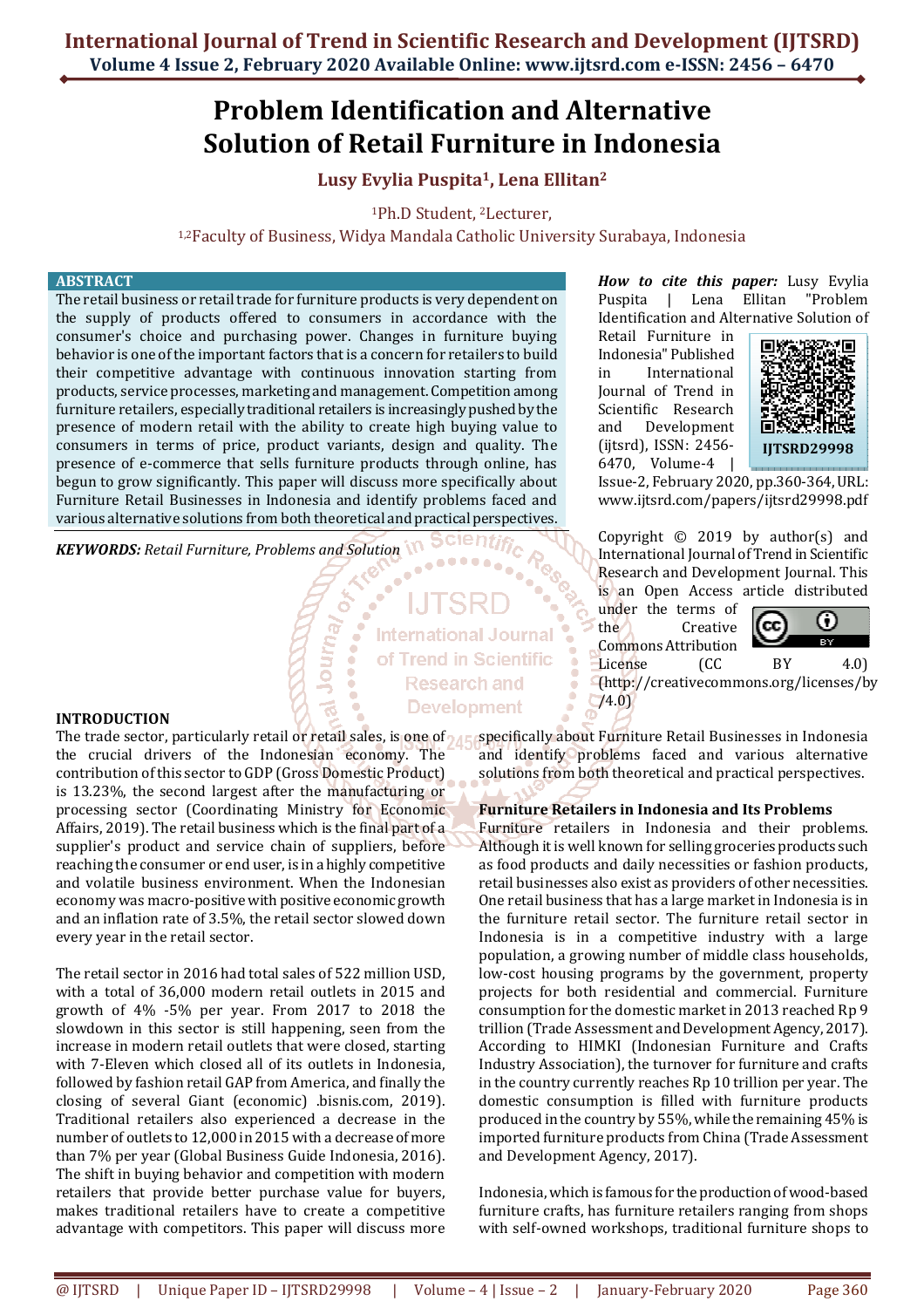modern retailers who have a network of outlets in several cities in Indonesia such as Informa, Vinoti, Vivere, JYSK, or part of an international retail chain such as the presence of IKEA, Index Living, Zara Home, and also the entry of ecommerce for furniture products such as Dekoruma, Fabelio, RupaRupa, Livasa. The furniture retail market in Indonesia in 2017 reached Rp 29,571 billion with a growth of 3.9% in 2017. The challenges facing the retail industry, in 2018 it is projected that furniture retailing will also experience a growth decline at 3.6% (Euromonitor International, 2017).

Competition among furniture retailers, especially traditional retailers is increasingly pushed by the presence of modern retail with the ability to create high buying value to consumers in terms of price, product variants, design and quality. The presence of e-commerce that sells furniture products through online, has begun to grow significantly, with sales of 795 million USD in 2015, projected to be 2,076 million USD in 2020 (Trade Research and Development Agency, 2017).

The retail business or retail trade for furniture products is very dependent on the supply of products offered to consumers in accordance with the consumer's choice and purchasing power. Changes in furniture buying behavior is one of the important factors that is a concern for retailers to build their competitive advantage with continuous innovation starting from products, service processes, marketing and management. Domestic furniture consumers are predominantly in the lower middle segment, which is dominated by affordable or assembled furniture products (Trade Assessment and Development Agency, 2017). Consumers in the upper middle segment prefer products with design and quality materials The shift in buying and behavior is happening for furniture products with more alternative choices of products that are more diverse in design.Today furniture such as fashion products that follow the design trends, which prioritizes aesthetics, comfort, and less attention to the durability of furniture in a long time.

The domestic furniture retail market is currently dominated by traditional retailers in the form of shops that sell furniture owned and managed by families or mom and pop stores, with limited outlets and outreach (Trade Research and Development Agency, 2017). The presence of modern retailers with a wider network of outlets and a wider and more extensive store area, is an alternative for the middle class to make furniture purchases. The large domestic market with a large population and middle class family is the main attraction for entering this retail business, as is done by modern retailers with the largest number of outlets, namely Informa. The entry of foreign retailers to Indonesia, IKEA, which is the largest furniture retailer and producer from Sweden in 2014, proves that the big potential of the Indonesian market for furniture retailing is still remain.

APRINDO (Indonesian Retail Employers Association) as an Indonesian retail association, does not have specific data on furniture retailing and its performance. The phenomenon that occurs in the furniture retail business that has been described above, raises a gap about how the furniture retail business, especially traditional retail which has been dominating the market, building its competitive advantage in the midst of the slowing growth of the retail industry, changes in furniture buying behavior, technological developments and competition.

## **Alternative Solutions for Retail Business Problems: Theoretical and Practical Views**

Building sustainable competitive advantage is a challenge for companies in the midst of change and intense competition. Competitive advantage is the creation of value (creating value) provided by the company above its competitors, has a relationship with company performance. The creation of competitive advantage has been a concern of strategic management researchers from the beginning in scientific contributions that help business practitioners to adopt and integrate economic principles and logic into their fields (Breznik and Hisrich, 2014). As business develops and changes more quickly, and competition gets tougher, studies in strategic management science, explore and redefine various theoretical perspectives and relationships between constructs in the creation of sustainable competitive advantage.

Two major theories developed in strategic management that looked at the company's competitive advantage, has a relationship with the performance produced by the company. Hoskisson (in Sukoco, 2014) shares the development and evolution of strategic management theory in a pendulum that moves in four swing eras. Starting with an inward movement that focuses on the company's internal, the second era of the pendulum moves outward with a focus on the external organization which says that organizational performance is a function of the industrial environment or known as  $I / 0$  Economics, the third swing when the pendulum is in the middle position between internal and external with a focus on organizational economics, the fourth swing of the pendulum moves back into the organization with a focus on a resource-based approach or Resource-Based View (RBV).

Perspectives on the company's internal and external environment as described above, strive to explore and explain how companies compete, building competitive advantage that affects their performance. The industrial organization perspective or I / O focuses on the external environment with the main premise that organizational performance is a function of the industrial environment in which the company is located and competes. In this perspective industrial structure will determine actions, and actions influence on performance (Sukoco, 2014). The five forces theory put forward by Porter states that companies are influenced by five forces namely supplier power, buyer power, competition in the industries entered, barriers to new entrants and threats from substitute products. These five strengths affect the performance of the company. But this approach cannot answer how companies that are in the same industrial environment, have different performance.

The dynamic business environment and increasingly fierce competition landscape, encourages companies to continuously renew their competitive advantage. Competitive advantage comes from ownership of resources and capabilities that have the characteristics of VRIN (Valuable, Rare, Inimitable, Non-substitution), with a dynamic environment that is no longer a permanent advantage. So the implication is that competitive advantage must be dynamic, not static, which must be continuously updated (Breznik and Hisrich, 2014). Dynamic capabilities that support goals or goals through the creation of excellence that are continuously renewed to be one step ahead of their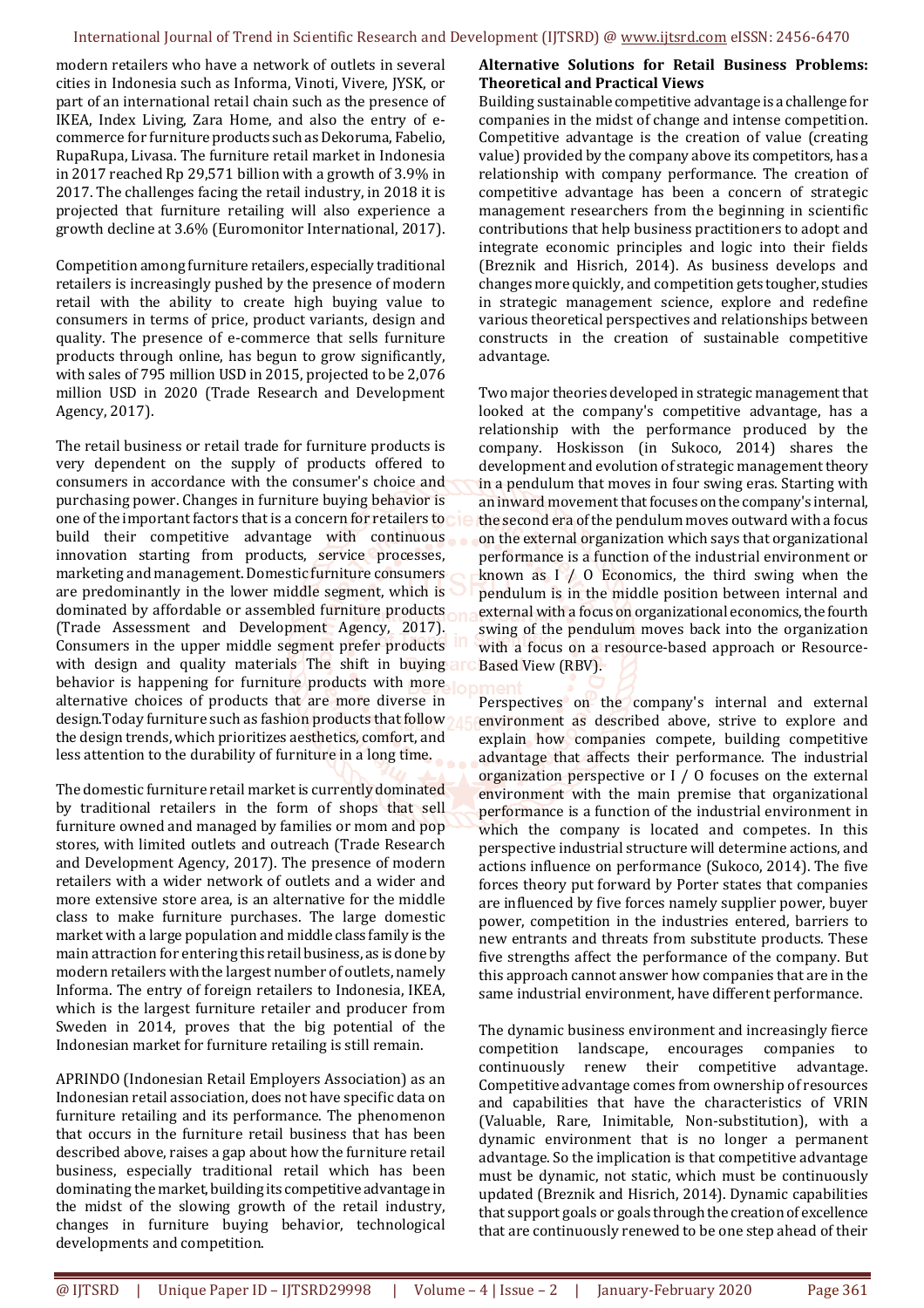competitors are a challenge for the company (Eisenhardt and Martin, 2000).

The RBV (Resource Based View) approach sees a gap that the I / O (Industrial Organization) approach cannot explain the different performance of companies in the same industrial and competitive environment. This research is directed at strategic resources and capabilities owned, managed and controlled by companies through the creation of competitive advantages that have an influence on business performance. Resource-based research (RBV) and its relationship to competitive advantage and performance, received strong support from empirical studies conducted by researchers. An analytical study conducted by Barney and Arikan (2001) states that of 166 empirical studies of RBV, only 2% are inconsistent with the logic of the RBV approach. This study was further developed by Newbert (2007), who conducted a study of 55 articles on RBV using a more comprehensive and unbiased approach to sampling. Newbert's research found that the RBV had empirical support of 53% of the total sample studied. The most widely used approach is through heterogeneity of resources. Newbert's study also provides recommendations for future research to focus more on dynamic capabilities compared to static resources.

The study of strategic resources that meet the VRIN criteria (Valuable, Rare, Inimitable, Non-substitution) and their effects on performance, through a meta-analysis study conducted by Crook et al. (2008), found that resources and performance have a stronger relationship if these resources meet the RBV attributes. At present the RBV research stage is more geared towards meeting the missing link that occurs between resource ownership and resource use that can be a a r lever of competitive advantage and high business performance (Ellitan, 2017).

Building a sustainable competitive advantage is largely determined by how the company establishes a strategic orientation. Strategic orientation is an intangible resource that a company has. Strategic orientation is a means used by companies to manage and carry out activities in business and efforts to maintain and improve business performance (Hakala, 2010). According to Gatingnon and Xuareb, strategic orientation is the principles that direct and influence activities within the company and build behaviors that are directed to ensure success and business performance (Gatingnon and Xuareb, 1997).

Strategies are made at the business or company level, directing every activity and behavior in the company to build excellence and improve business performance, which influences how the company determines its structure, how to manage its resources and capabilities. Strategy is a tool to create solutions to problems faced by the company and also capture various opportunities that exist in the company's external environment (Obeidat, 2016). According to Huff, strategy is one of the tools trusted by managers in the company that influences the achievement of company performance (Huff et al., 2009).

Strategic orientation was first used by Venkatraman (1989), to express the measurement scale of strategy constructs. Strategic orientation is measured through managerial perceptions and trust in the main dimensions of the

company, namely strategic aggressiveness, analysis, defensiveness, futility, proactiveness, riskiness. A study conducted by Hakala (2010) states that strategic orientation consists of four different perspectives to measure the elements of strategy that affect business performance, namely market orientation, entrepreneurial, technology and learning orientation. Developed from previous research, Ho (2014) conducted a study of strategic orientation by holistically looking at the multiple strategies implemented by companies. Multiple strategic orientation is a unique resources that is an element to form competitive advantage and has an influence on company performance.

The company should compete in seeing the strategic orientation from the perspective used by Ho, (2014), namely by looking at multiple strategic orientations, by measuring how the managerial perceptions of furniture retailers on the four elements of strategy are market orientation, entrepreneurial orientation ), technology orientation (technology orientation) and relationship orientation / collaboration (relationship orientation) as a source of competitive advantage and influence on business performance.

Companies that have high performance on an ongoing basis are those who are able to identify and manage the unique internal resources (unique internal resources) they have, build capabilities from the uniqueness of resources so that it becomes the core competency of companies that can maximize the opportunities they have in the external environment to obtain competitive advantage. Ireland (2011) mentions four important criteria for building sustainable competitive advantage: building rare capabilities, having value that can maximize opportunities and neutralizing threats (valuable capabilities), difficult and expensive to be imitated by competitors (costly to imitate) and there is no substitute or nonsubstitutable.

The increasingly fierce competition in the current era of knowledge economy, as well as the intensity of global competition and the high level of technological progress, make companies increasingly see the importance of innovation as the center of creating competitive advantage of the organization. One of the highest priorities of an organization or company is how to develop new ideas and innovations (Lawson and Samson, 2001). The resourcebased-view (RBV) approach as described in the previous paragraph, that organizations are a collection of unique resources and capabilities that are the source of core competencies to create competitive advantage. With this assumption, differences in organizational performance will greatly depend on how organizations use organizational resources that are owned so it is not easy to emulate. The organization does not compete on new products but more than that as the core competency is how the organization has the capability of innovation.

According to Teece and Pisano (1997) based on dynamic capability theory, that the competence or capability of a company will enable a company to create new products, processes and responses to market changes. Dynamic capability emphasizes management capabilities and combinations of resources that are not easy to replicate. Innovation is one of the dynamic capabilities that a company must have in order to continue to be able to provide value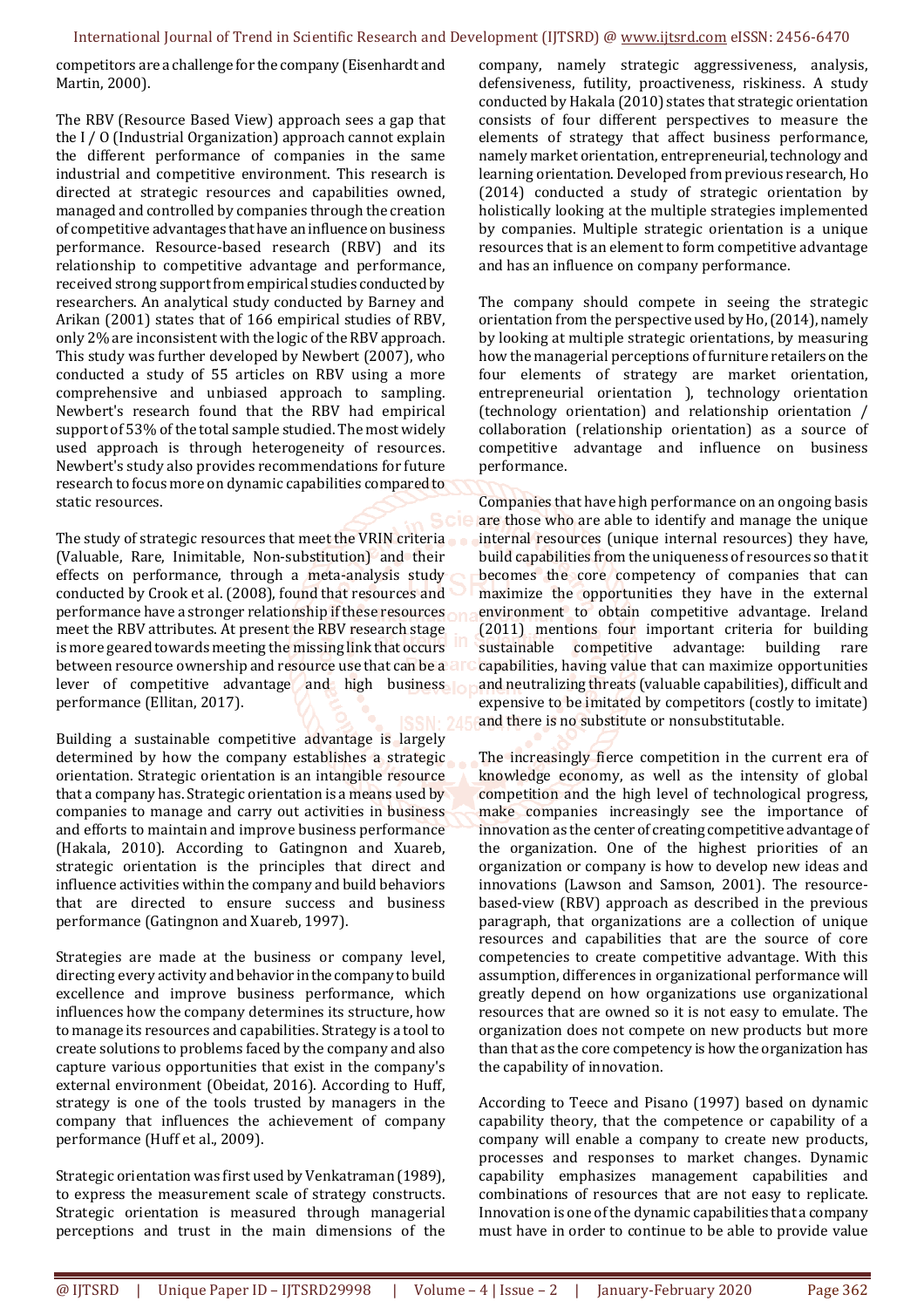above the average of the market and its competitors. Managing innovation is an important thing that receives the attention of both researchers and business practitioners (Tidd, Bessant, Pavid, 1997; Breznik and Hisrich, 2014).

Minztberg et. al. (2003), said if a company wants to survive, then the company must maintain its flexibility by innovating on established patterns, and that is possible if the company has innovation capabilities. The capability of innovation is the ability to continuously transform knowledge and ideas into new products, processes and systems that benefit the company and its stakeholders (Lawson and Samson, 2001). Companies that have innovation capability are companies that have the ability to integrate the resources and key capabilities they have as stimulation to create innovation.

The retail industry, which is the last channel between producers and consumers or end users, manages relationships with suppliers and consumers is a very crucial part. Therefore supplier network capability is an element that forms a company's competitive advantage and influences business performance (Chandra and Kumar, 2000). Managing supplier networks is a way to improve competitiveness by reducing uncertainty and improving customer service. Managing supplier networks is an important issue in companies in various industries, because it involves how companies build a competitive advantage in a sustainable manner against their competitors and affect the company's performance (Suharto and Devie, 2013). A superior supplier network, optimization and integration are the focus and goals of many companies, because at this time to achieve growth in company revenue is very important, in addition to only making cost reductions. The supplier network is formulated into a strategy aimed at dealing with increasing levels of competition, on the other hand it is a media in building competitive advantage (Holmberg, 2000). Previous studies suggest that there is a significant influence? between supplier networks on competitive advantage and company performance (Suharto and Devie, 2013). Supplier network capabilities must be re-evaluated regularly including network accessibility, network efficiency, network mobility and network learning capabilities (Jin and Edmunds, 2015).

Business performance is the final stage of the strategic management process. Company performance reflects how the company takes advantage of tangible and intangible resources to achieve company goals (Wheelen and Hunger, 2015), which is the culmination of business processes and activities. Organizational or business performance is a multidimensional construct. Different organizational strategies and organizational activities have different effects on organizational performance (Richard et al., 2009), so that measurement benchmarks differ according to their characteristics such as business fields and business formats, company background, company status, capital structure, growth rate , the level of technology and other specificities.

Competitive advantage is the company's position to provide more value to the market above its competitors. From Barney's conceptual model (1991), it was stated that competitive advantage affects business performance. The company's competitive advantage is obtained when the company is able to explore and use the company's internal strength to respond to opportunities that exist in the

external. Researchers generally classify sources of competitive advantage into two, namely assets that are defined as unique resources, and capabilities that are defined as specific expertise (Bharadwaj et al., 1993). In a study conducted by Bharadwaj et al. (1993) in the service industry and Grant (1996), it is stated that assets and capabilities are the source of companies to build differentiation advantages and cost advantages that affect market performance and financial performance.

Garcia and Moreno (2018) state that competitive advantage plays an essential role as a mediating variable between strategic resources, dynamic capabilities and business performance. The ownership of strategic resources and dynamic capabilities positively contribute to achieving competitive advantage through cost, differentiation and staff efficiency.

The explanation in the previous paragraph states that not every resource ownership will be a source of competitive advantage, only strategic resources that meet the attributes of VRIN (Valuable, Rare, Inimitable, Non-subtitutions) that have an influence on business performance (Crook et al., 2008). This research puts competitive advantage as an intervening variable from exogenous variables, namely strategic orientation, supplier network capability, innovation capability, towards endogenous variables, business performance. The company's competitive advantage is built on the strategic orientation which is a unique resource of the company, as well as the supplier network capabilities and innovation capabilities that enable the company to have a competitive advantage measured from resources and capabilities that meet the VRIN attributes (Valuable, Rare, Inimitable, Non-subtitutions).

The Gyang stated that there is an urgency to conduct a study that looks at traditional furniture retail businesses in Indonesia, building their competitive advantage through unique resources, namely multiple strategic orientations from a market, entrepreneurial, technology and relationship orientation perspective, and supplier network capabilities and innovation capabilities. This study also looks at how they affect business performance as measured by the perception of shop owners or managers of financial and nonfinancial performance compared to their competitors.

#### **Conclusion**

This paper is expected to provide theoretical benefits in adding insight, especially in the Resource Based View (RBV) and Dynamic Capability approach, as well as practical benefits for building competitive advantage and business performance in furniture retailing. The review in this paper contributes to the thought and enrichment of strategic management theories within the scope of the resource based view and dynamic capability approach. This paper has discussed how to build competitive advantage sourced from the company's unique resources, namely strategic orientation, and supplier network capabilities and innovation capabilities, making the company have a competitive advantage. With the competitive advantage that is owned will affect the resulting business performance variations.

From the discussion of phenomena in the furniture retail industry, it is expected to add to the literature for